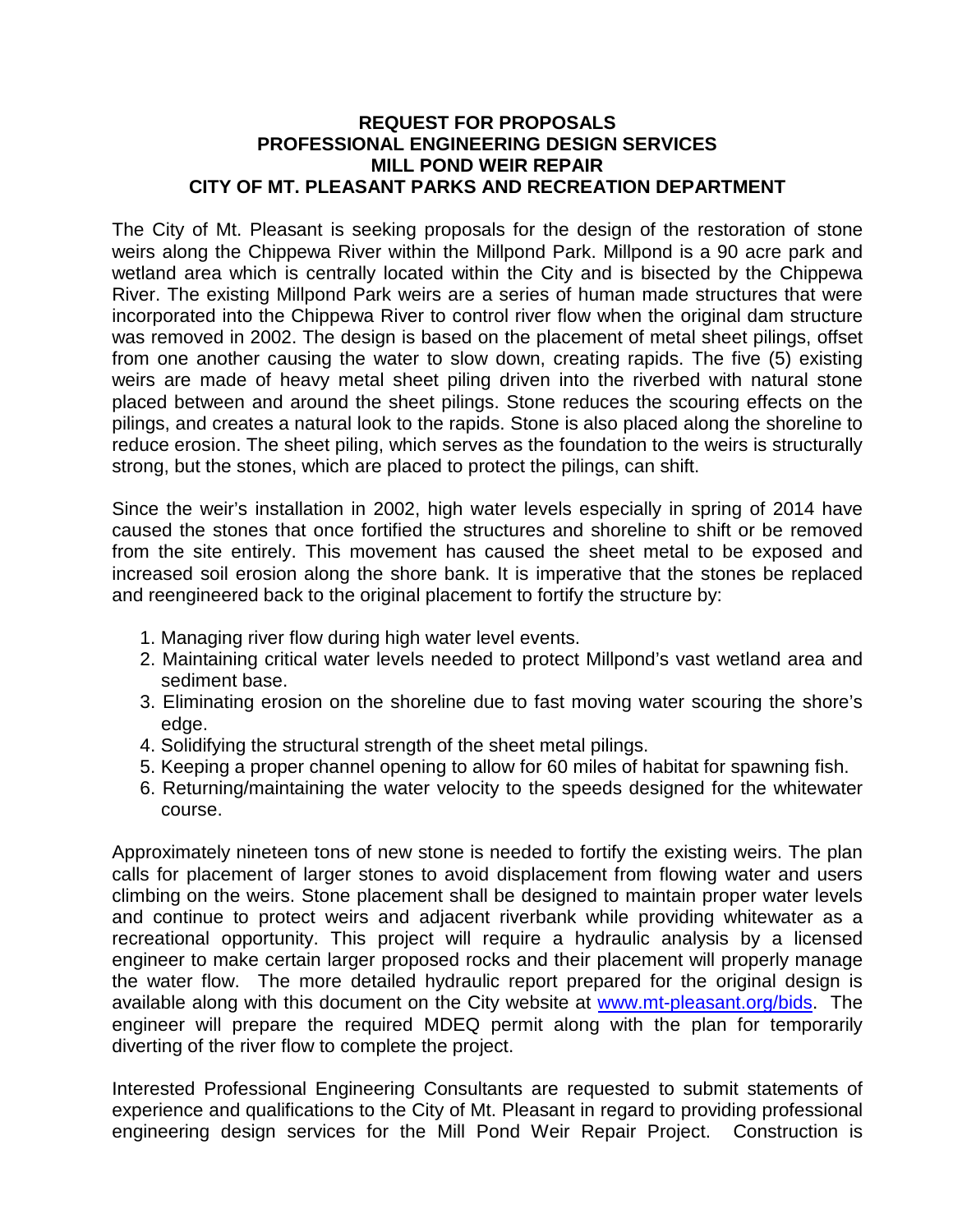expected to take place during the 2015 construction season. The original 2002 construction plans, specifications, MDEQ permit, and detailed hydraulic report can be found along with this document on the City of Mt. Pleasant Web Site at

[www.mt-pleasant.org/bids.](http://www.mt-pleasant.org/bids) A site inspection is highly recommended prior to submittal of a proposal.

# **Scope of Services**

Services will include all aspects of design, including but not limited to the following:

- Topographical survey of site with established control points for future construction staking.
- Attend two meetings with city staff and stakeholders during design phase.
- Soils investigations, as needed.
- Attend one meeting with the MDEQ regarding permitting of the project.
- Prepare all required permits.
- Coordinate with utility owners for any necessary relocation of existing facilities within the project area.
- Hydraulic analysis.
- A signed and sealed plan and specification set utilizing city standard supplemental specifications and the 2012 MDOT standard specifications where applicable.
- Engineer's estimate of construction time and cost.
- Bidding services including preparation of the construction contracts and invitation to bid, attendance of the pre-bid meeting, answering any questions that arise during bidding, and assisting in review and analysis of bids and selection of contractor.
- Shop drawing review.
- Provide a separate line item fee for construction services including: contract administration, construction observation and materials testing with a breakdown of hours and hourly rates.
- The total project budget including engineering is \$120,000.

Firms will be ranked on experience, cost, and qualifications, including but not limited to: previous similar designs, key personnel qualifications, availability, ability to meet schedules, and ability to meet any federal and state requirements.

#### **IMPORTANT INFORMATION regarding questions about this RFP!**

Any questions relative to the scope of services must be submitted by e-mail to [cbundy@mt-pleasant.org.](mailto:cbundy@mt-pleasant.org) Questions must be received by 10/14/14. Answers will be posted to the City website.

Please visit <http://www.mt-pleasant.org/bids> to receive up-to-date information regarding this RFP including answers to all questions submitted. It is the responsibility of the bidders to check the website for new questions and answers prior to submitting bids. The names of vendors submitting questions will not be disclosed. Personal visits and phone calls will not be allowed.

As stated below, proposals will be due by 1:30 p.m., on 10/21/14. It is the intent of the City to interview the highest-scored firm by 10/28/14, make a recommendation to be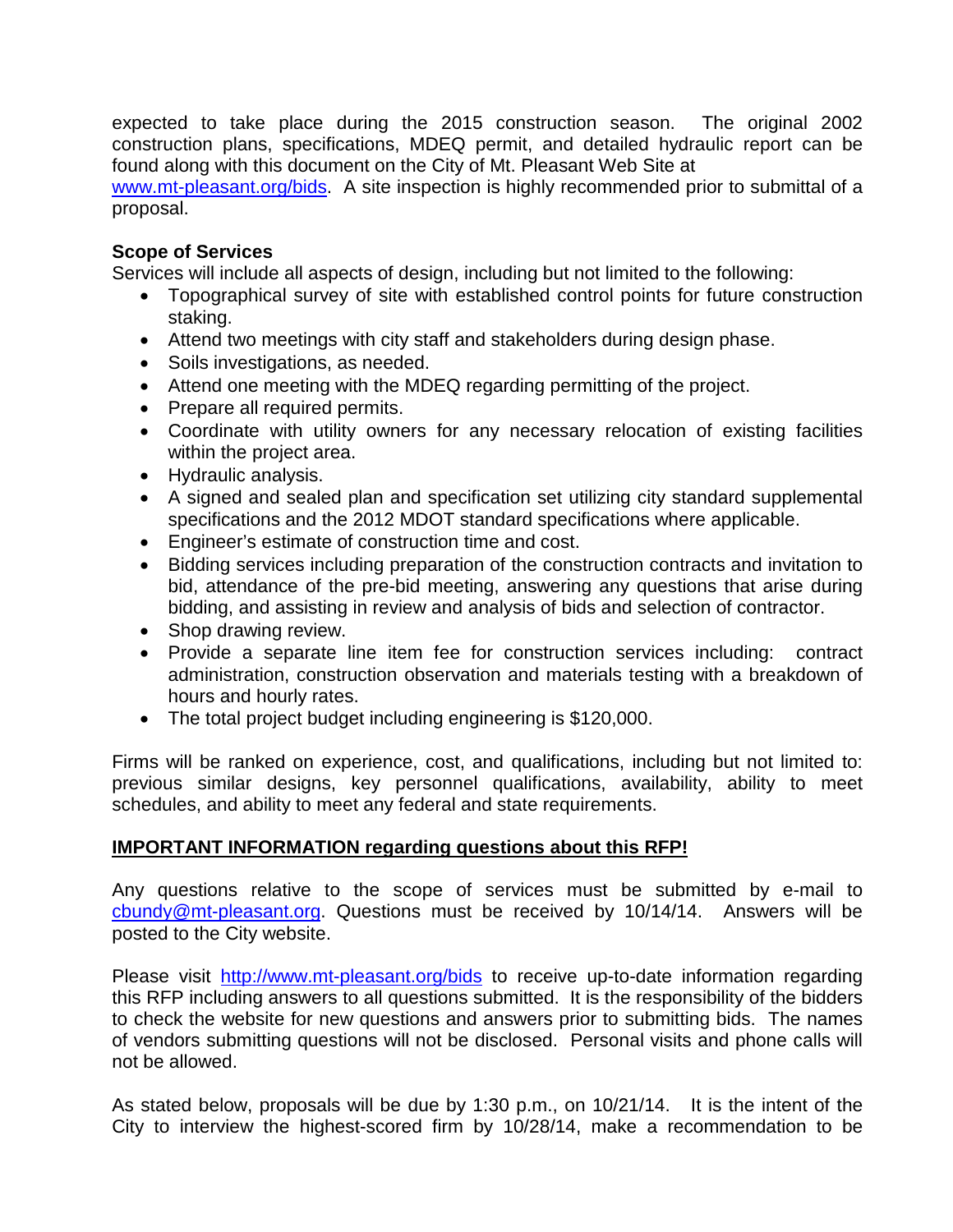approved by the City Commission on 11/10/14, and develop a contract with that firm deemed most qualified by 11/14/14. These dates are not final and may change depending on the best interests of the City of Mt. Pleasant.

# **SUBMITTAL INSTRUCTIONS**

*Qualifications Based Selection –* The City of Mt. Pleasant staff will review all Qualification Packages submitted for this project. To be considered as a qualified respondent, five copies of the proposal package must be submitted in a sealed envelope and clearly marked: **RFP: PROFESSIONAL ENGINEERING DESIGN SERVICES – MILL POND WEIR REPAIR**, and received by the City of Mt. Pleasant at the Office of the City Clerk by 1:30 p.m., 10/21/14. Proposal packages must be mailed or delivered to the following address:

> City Clerk's Office 320 West Broadway Street Mt. Pleasant, MI 48858-2447 (989) 779-5361

Any packages received after this date and time will be deemed unresponsive. The City reserves the right to accept or reject any and all proposals, to re-solicit proposals, to waive any irregularities, to negotiate pricing, and to select the proposal deemed to be in the best interest of the City. Issuance of this RFP does not obligate the City to award a contract nor is the City liable for any costs incurred by the proponent in the preparation and submittal of the proposal. All proposals must include the following information in the order stated below:

- 1. **Corporate Profile:** Describe on one page the background of your company and why it is qualified to provide the requested services for the City of Mt. Pleasant.
- 2. **Understanding of the Project:** Describe in two pages or less your understanding of the project including a brief overview of your plan on accomplishing the services being requested by the City of Mt. Pleasant.
- 3. **Project Team:** Describe the qualifications of the key person(s) who will be responsible for providing the requested services. Resumes for key person(s) are required. (Limit resumes to two pages for each key person listed.)
- 4. **Experience:** Provide evidence of similar, past experience that demonstrates your ability to successfully provide the services being requested in this RFP. Include names and contact information from past projects for reference purposes.
- 5. **Cost:** Provide a lump sum fee for all of the services outlined in the scope of services with a breakdown of hours and hourly rates. Provide a separate line item for contract administration and construction services with a breakdown of hours and hourly rates.